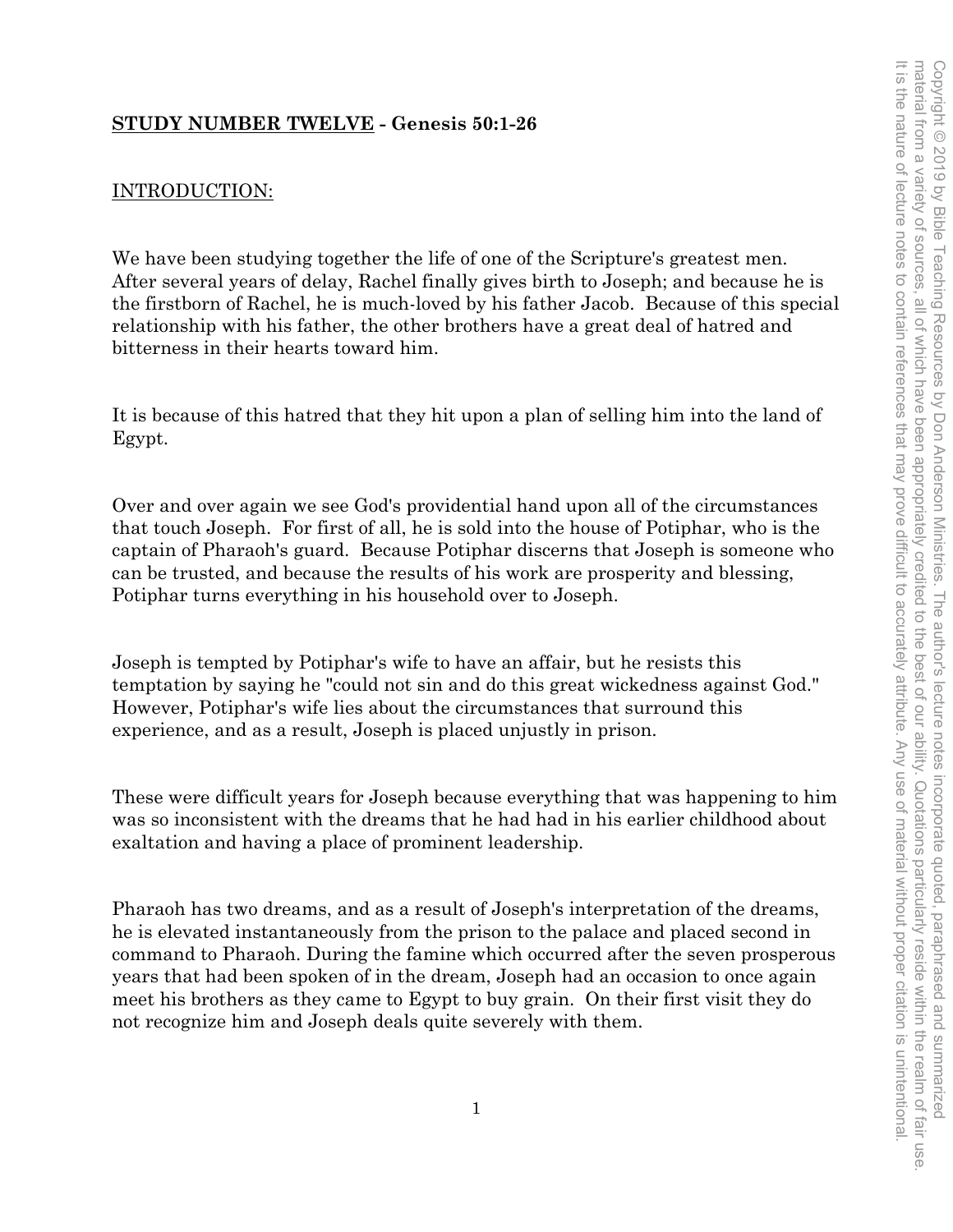On the second visit he lets them know who he is and requests that they might return and bring their father down to dwell in Goshen for the remaining five years of the famine and however long they would like to stay.

It is a glorious reunion as Jacob and Joseph see each other once again after 22 years of separation, and Joseph makes good all of his promises in settling the whole family there in the land of Egypt and caring for their personal needs.

It is after 17 years of this residence that Jacob realizes that he is going to die and calls Joseph and makes him commit himself to taking his body back to the land of Canaan when he dies.

In Genesis 48we were at the bedside of Jacob with Joseph and his two sons Manasseh and Ephraim. Jacob adopts the two boys and pronounces a blessing upon them, and they are to ultimately represent their father in the twelve tribes of Israel.

Remember now, it is twelve tribes because it is minus Joseph, plus Ephraim and Manasseh equals thirteen, but Levi has no land--so it comes out to twelve.

In Genesis 49 it says, "Jacob called for his sons and said, 'Gather around so I can tell you what will happen to you in the days to come. Assemble and listen, sons of Jacob; listen to your father Israel.'"

We now have the very tender and dramatic bedtime scene as all of the sons are gathered to hear the final words of their aged father.

He speaks to Reuben, And then to Simeon and Levi together, To Judah, and prophetically speaks of the coming of the Lord Jesus Christ through his line. He then turns to Zebulun and to Issachar, Dan, Gad, Asher, Naphtali, And finally Joseph and Benjamin.

"Then he gave them these instructions: 'I am about to be gathered to my people. Bury me with my fathers in the cave in the field of Ephron the Hittite, the cave in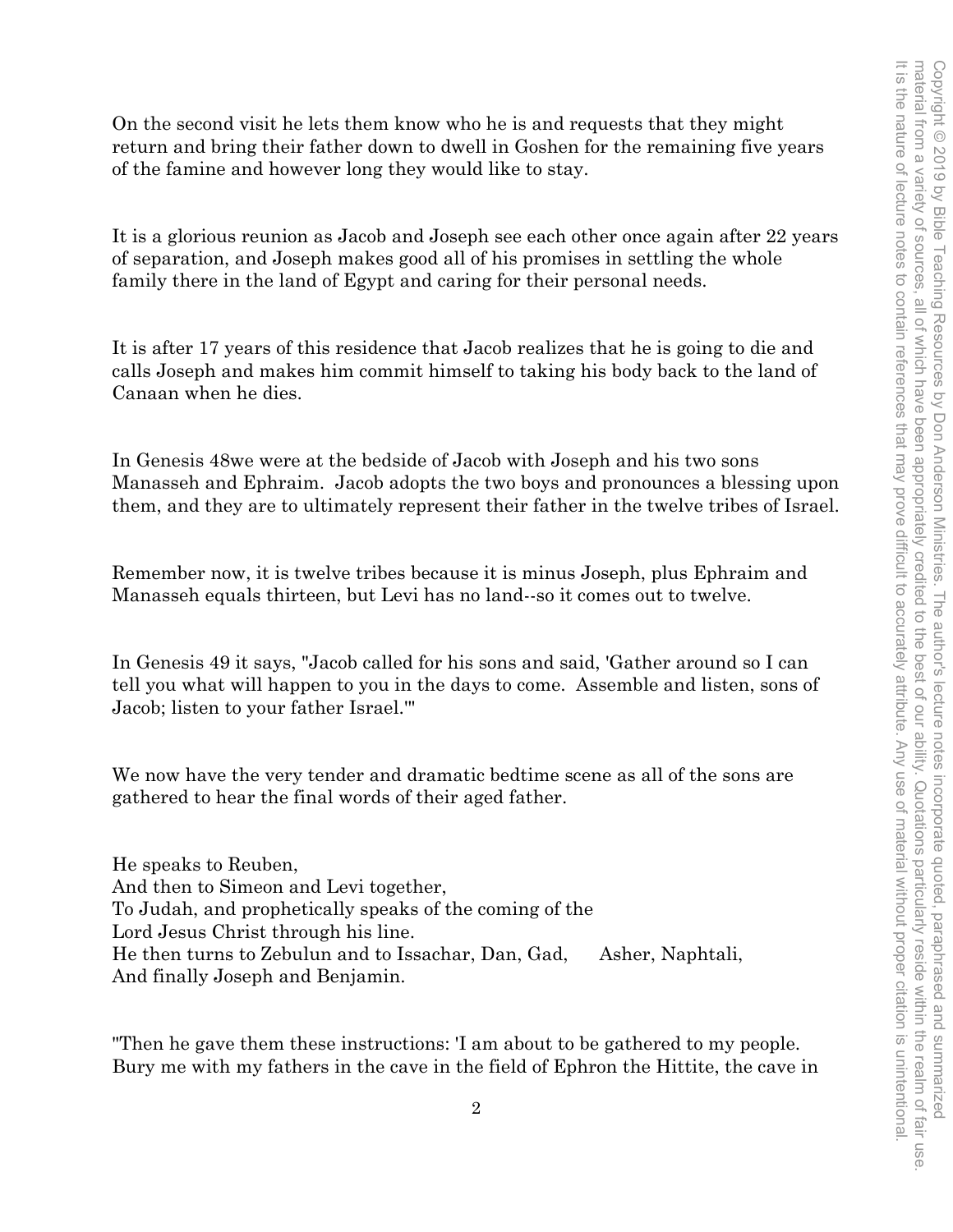the field of Machpelah, near Mamre in Canaan, which Abraham bought as a burial place from Ephron the Hittite, along with the field. There Abraham and his wife Sarah were buried, there Isaac and his wife Rebekah were buried, and there I buried Leah.'"

"When Jacob had finished giving instructions to his sons, he drew his feet up into the bed, breathed his last and was gathered to his people."

With the apostle Paul in  $2$  Timothy 4 he could say,

I have fought a good fight, I have finished the course, I have kept the faith. Henceforth there is laid up for me a crown of righteousness which the Lord the righteous Judge shall give me at that day--not to me only, but unto all those also that love His appearing.

Needless to say, this is a real sad time.

We are going to have a funeral in the front of the passage, and a funeral in the back of the passage.

Joseph is 56 years of age when all of this happens.

Robert Foster gives an interesting tribute to Jacob in his letter to businessmen called *"The Challenge"*

Our hero from Haran was almost continually in the crucible, whether through his faults or those of others. Here, I want you to meet the master schemer, the manipulator of men and events.

At birth, Jacob grabbed his twin brother by the heel, and then spent the rest of his life trying to trip anybody who hindered his plans. This man that God loved was forever straining, struggling, striving, sinning, stumbling, but yet always rising on the stepping stones of his dead self to higher things.

Jacob was a man of indomitable purpose, and so in the hour of extremity he would scheme first and pray later.

With Jacob struggling to hold on to his own way, his own plans, his own will, God touched Jacob just on that spot where self was entrenched; and it wasn't until his pride went that his Jacob-nature weakened.

We win when we yield. When I am weak, then am I strong. Don't settle for less than God's very best. Jacob burned his bridges behind him. God touched the socket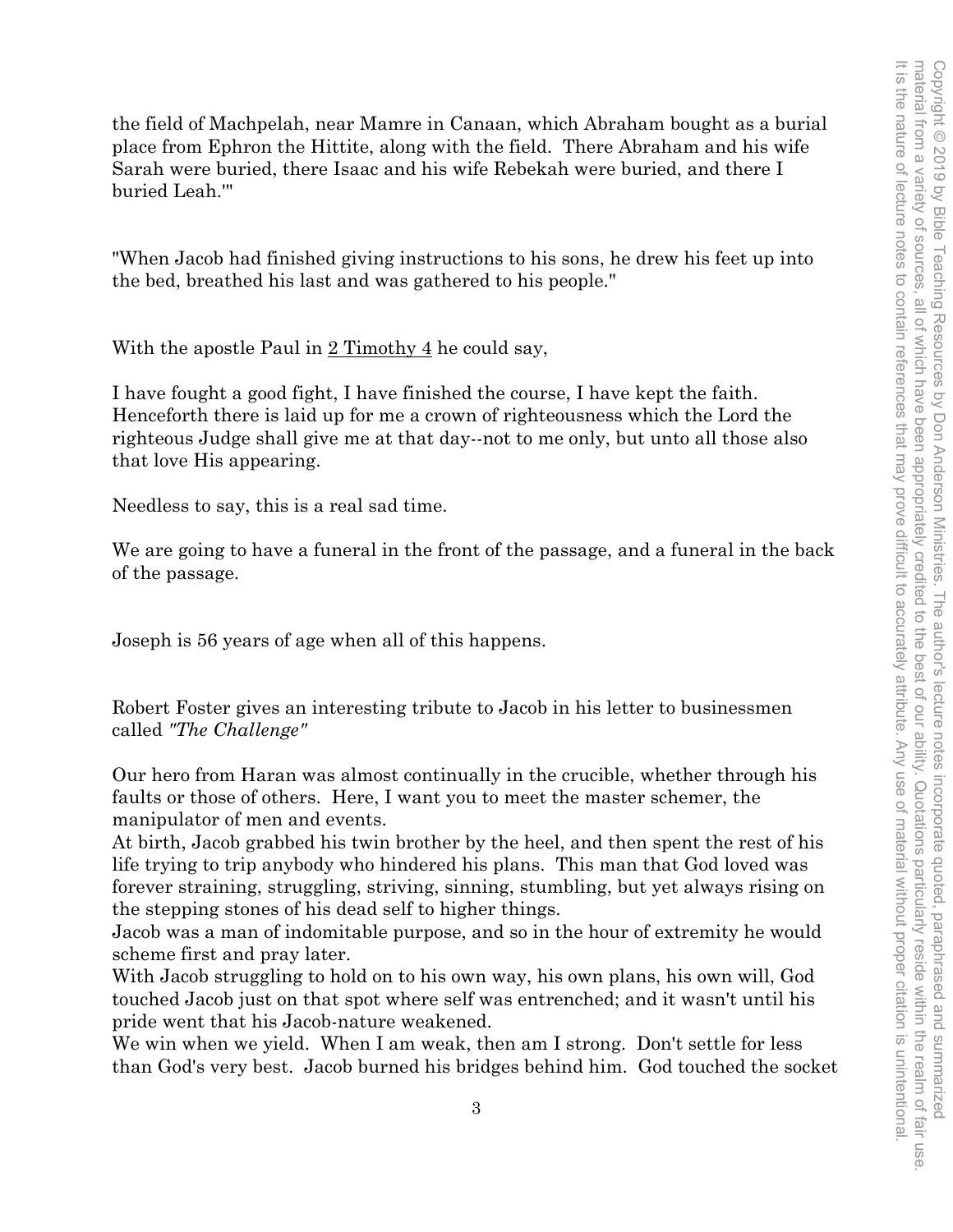of his hip, now things really began to happen in this man's life.

When we think about death and face that possibility, we always face the three P's:

- 1. The PAIN of the experience.
- 2. PREPARATION of our own souls for our eternal destiny.
- 3. PRIORITIES that will line up with that ultimate goal and objective.

## (*Growing Through Mid-Life Crises* by John Sterner)

That still, small voice of guilt ought *not* be "therapized" away. We are guilty because we have been sinful. "What did you do with the one talent I gave you?" asks our Master. "Well,..." we say, "I had a real good time."

#### (*Necessary Losses* by Judith Viorst)

There are other, less frenetic mid-life reactions which reflect the chaos and anguish of this stage, when, although we may be at our prime, we know that we're in the grip of time, that "our ground time here," as a poet and many airline hostesses warn us, "will be brief." Thus we may--many do--become severely depressed. Or embittered--"is this all there really is?" Or achingly disappointed at having failed to meet our ideals, to achieve our goals. Or bored and restless--"so now what?"--if we've achieved them. Or self-destructive--drinking, pill-popping, driving too fast or directly attempting suicide. Or envious of the young--even our own young flourishing sexual sons and daughters. Or guilt-stricken at the bad we have done and the good we have left undone.

#### (*Always too Soon to Quit* by Robert D. Foster)

The apex of success . . . "I have finished the course."

There is no tolerance in life for the spiritual quitter. David Livingstone, the famous African traveler and explorer, had as his goal: "I am determined never to stop until I have come to the end and achieved my purpose."

v. 1 Joseph threw himself upon his father and wept over him and kissed him.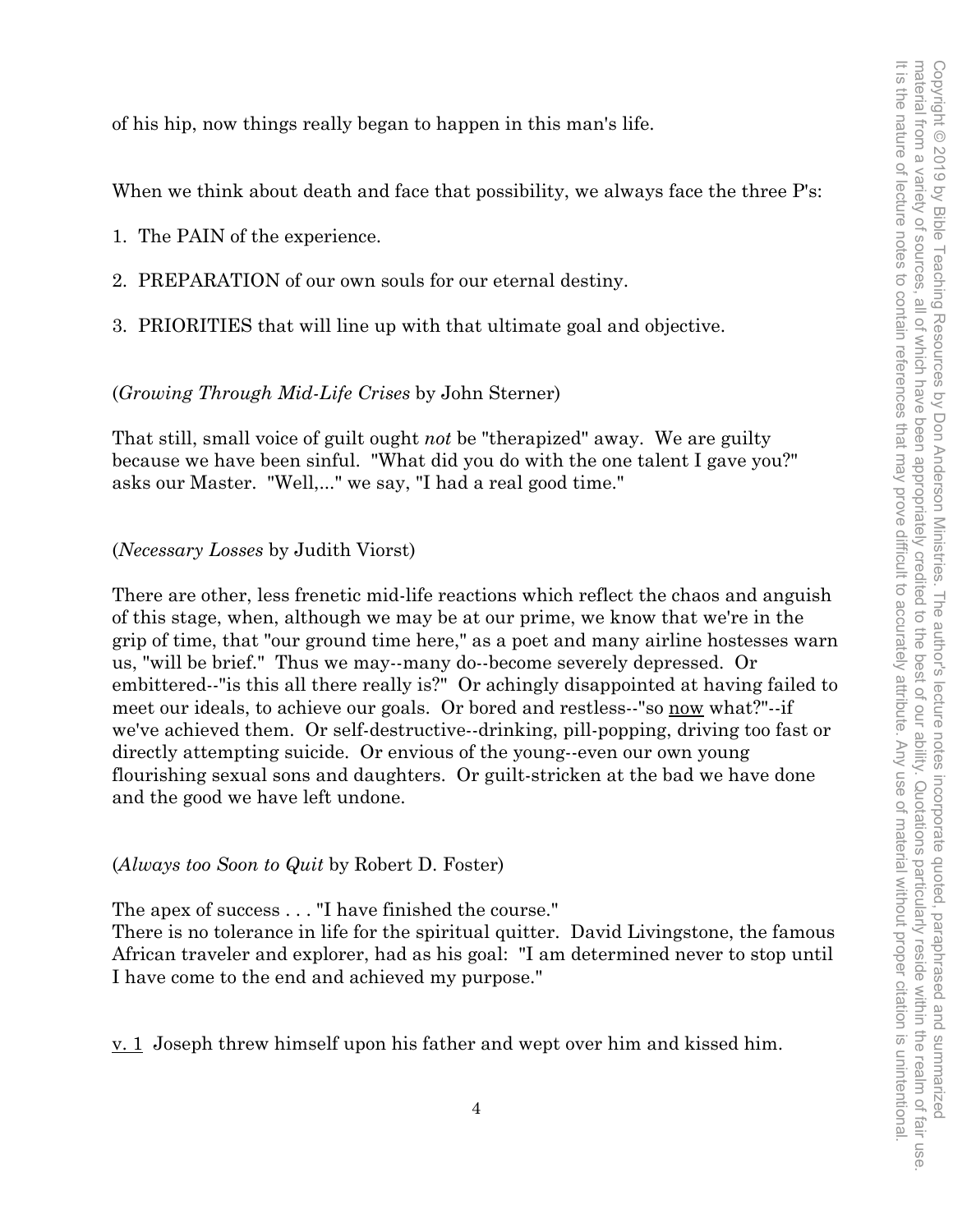I am sure each of the brothers stood stunned in silence as they watched their father take leave of them, and how their hearts had been touched by the prophetic words that had been spoken about each of them, and what they could expect for the future.

For Joseph this experience in verse 1 meant that his father, his guide, and his best friend was no longer among the land of the living.

Millions of lips have been chilled by kissing the marbled brow of death.

As the mantle of his father drops upon his shoulders, he cannot help but be reminded of a lifetime of love and friendship with this dear old man, who had come to mean so much to him personally. He had to be reminded of the coat which expressed his father's love in childhood, and then the most recent years when he in return could express his love for his father by caring for him in these final years while he was here on earth.

We tend to overlook the bad times and cherish only the good in the face of physical death.

It was the COAT, his father's COMING after 22 years of separation, and Joseph's CARING for him during these last 17 years that probably were uppermost in his mind at this time.

v. 2 Then Joseph directed the physicians in his service to embalm his father Israel. So the physicians embalmed him,

Joseph had ready access to all of the professional men in the course of his duties in the land, so he turns his father over to them to prepare him for burial in the land of Canaan.

v. 3 taking a full forty days, for that was the time required for embalming. And the Egyptians mourned for him seventy days.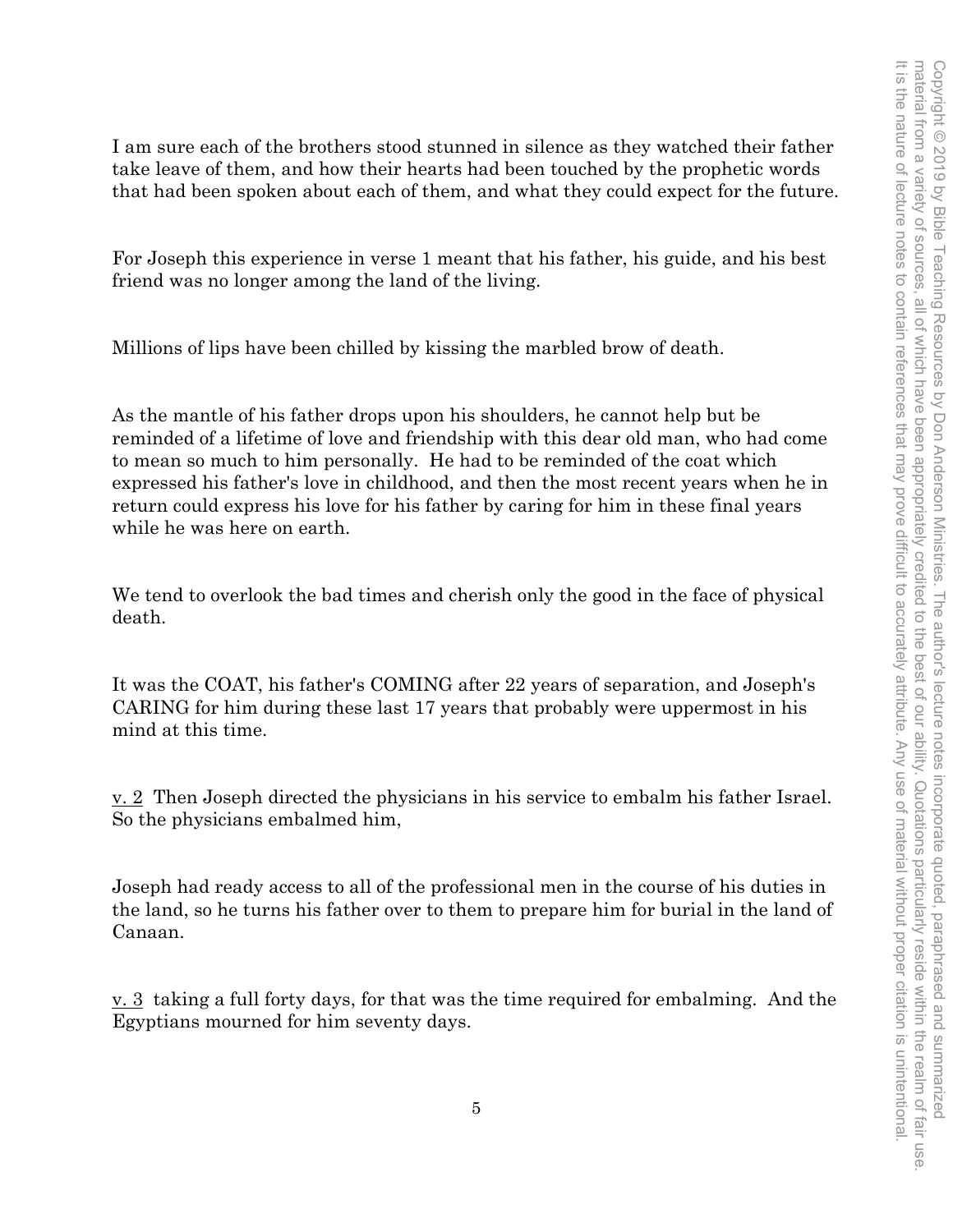The period of mourning for someone in royalty and leadership was 72 days, so they have really treated Jacob as someone next to royalty in their mourning for his death.

v. 4 When the days of mourning had passed, Joseph said to Pharaoh's court, "If I have found favor in your eyes, speak to Pharaoh for me. Tell him,

v. 5 'My father made me swear an oath and said, "I am about to die; bury me in the tomb I dug for myself in the land of Canaan." Now let me go up and bury my father; then I will return.'"

Because Joseph is in mourning and during this time he has not shaved or taken care of himself personally, he is sending a representative to Pharaoh with the request.

Having sent the message to Pharaoh of the obligations and commitments that he has made to his father before his death, verse 6 gives us Pharaoh's response:

v. 6 Pharaoh said, "Go up and bury your father, as he made you swear to do."

v. 7 So Joseph went up to bury his father. All Pharaoh's officials accompanied him—the dignitaries of his court and all the dignitaries of Egypt--

v. 8 besides all the members of Joseph's household and his brothers and those belonging to his father's household. Only their children and their flocks and herds were left in Goshen.

This is quite a funeral procession leaving Egypt to go to the land of Canaan, a lot of the representatives from Pharaoh's household, as well as the household of Joseph and his brothers.

They are making the 250-mile trip north and east to Hebron to fulfill Jacob's final wishes.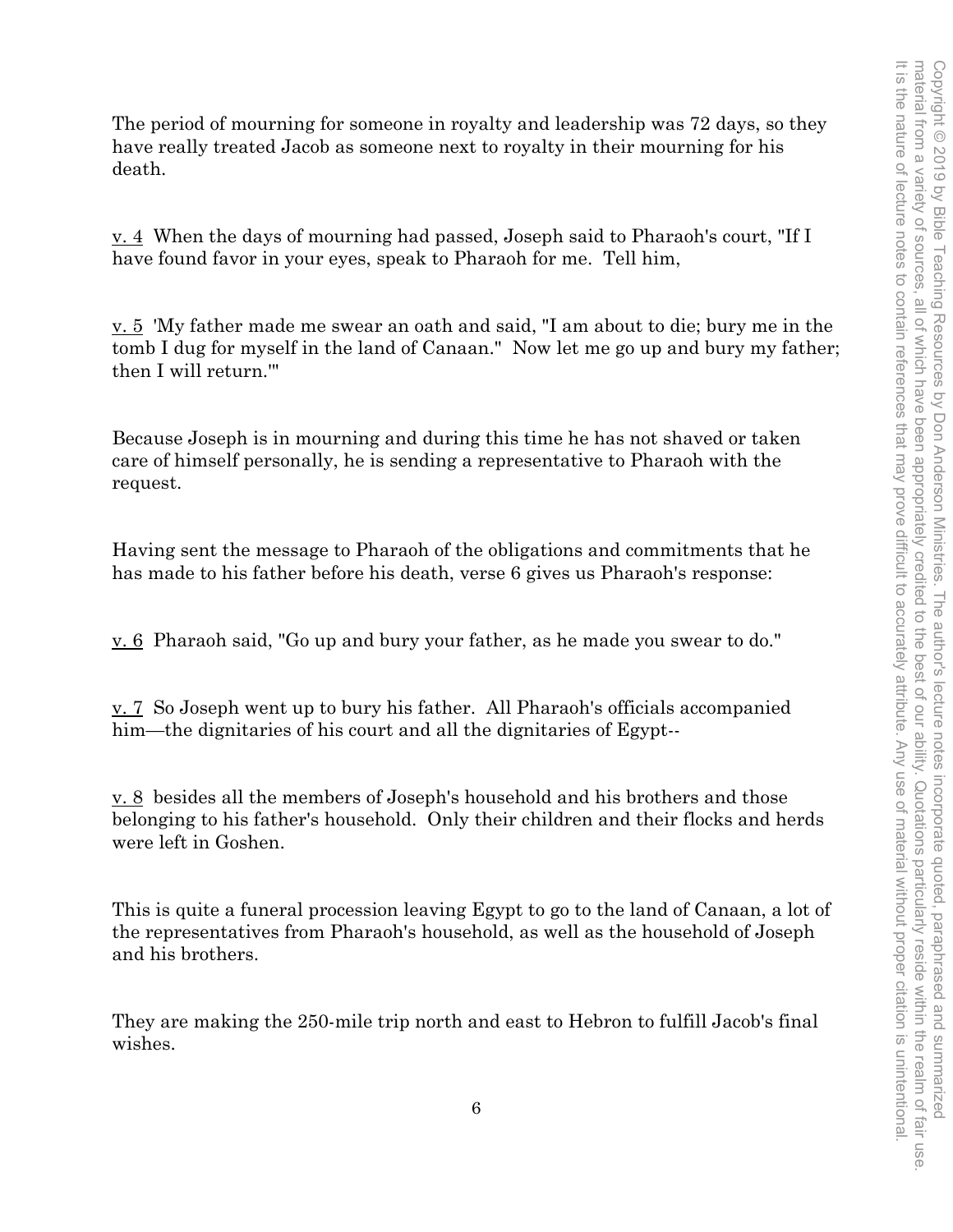With all these elaborate preparations, we can certainly get a little feeling for how the Egyptians felt about Joseph and his leadership. He was certainly a much-loved leader and faithful administrator. And when he is sorrowing over his father's death, they want to be involved with him, and thus we have all of this great company going together in procession toward the land of Canaan.

<u>v. 9</u> Chariots and horsemen also went up with him. It was a very large company.

Back in the '60s when they had the John F. Kennedy funeral it was such a huge, elaborate affair, and this must have been something similar to that.

I am sure Jacob had no idea that these tremendous things would be done in memory of him and in honor of his son Joseph.

All the record tells us is that it was a very large company.

v. 10 When they reached the threshing floor of Atad, near the Jordan, they lamented loudly and bitterly; and there Joseph observed a seven-day period of mourning for his father.

This week of mourning in the land of Canaan was to follow the Hebrew custom before the actual burial.

v. 11 When the Canaanites who lived there saw the mourning at the threshing floor of Atad, they said, "The Egyptians are holding a solemn ceremony of mourning." That is why that place near the Jordan is called Abel Mizraim.

The Canaanites have been affected by this large company and the grievous mourning that is going on on this occasion.

It has been 17 years since Jacob left Hebron, and probably a lot of his friends and contemporaries died during that five years of famine and economic collapse.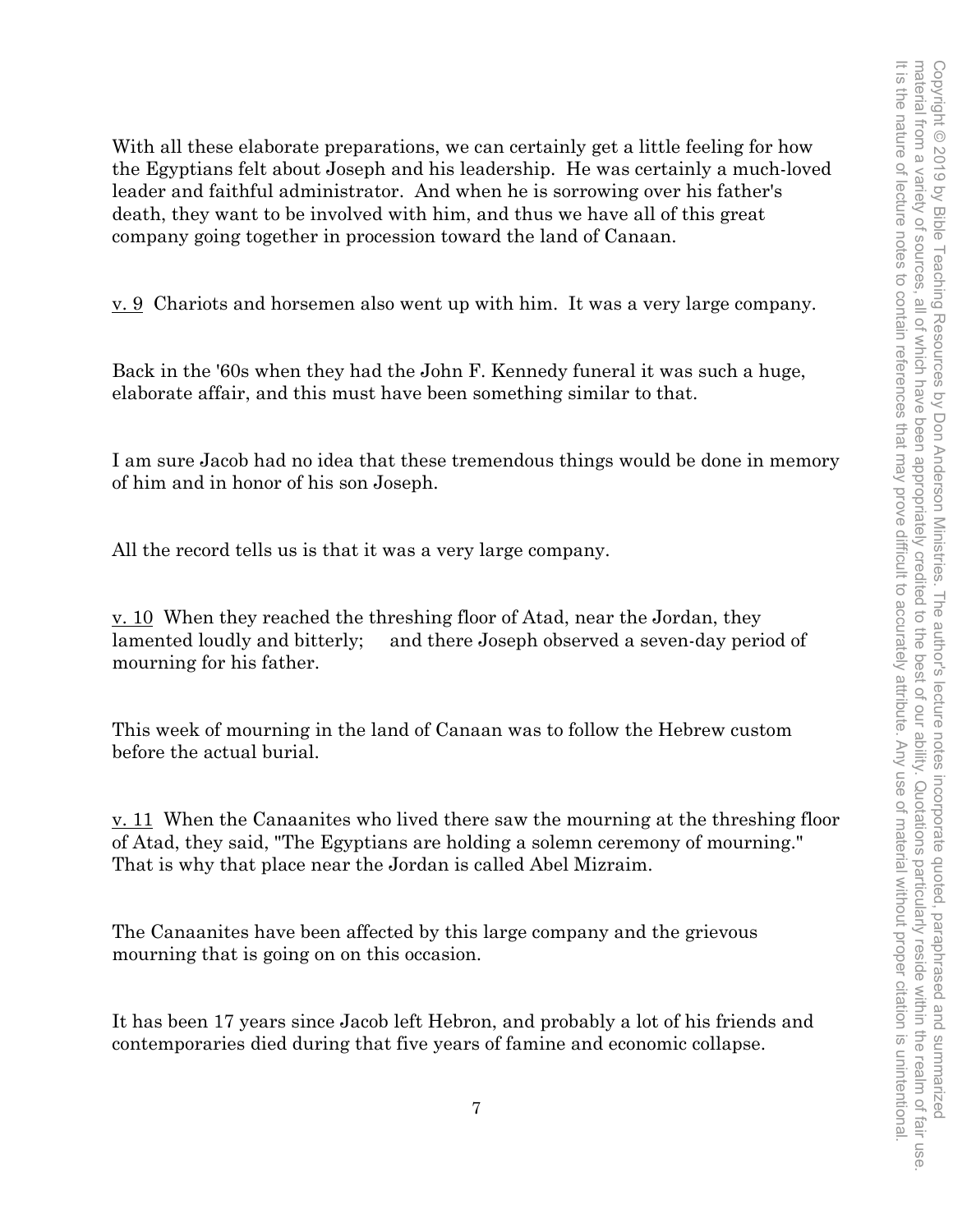v. 12 So Jacob's sons did as he had commanded them:

Joseph and the brothers had been faithful to carry out the final charge which he had made individually to Joseph in chap. 48 and to the full company in chap. 49 just before he died.

v. 13 They carried him to the land of Canaan and buried him in the cave in the field of Machpelah, near Mamre, which Abraham had bought as a burial place from Ephron the Hittite, along with the field.

Jacob ends up being buried in the cave of the field of Machpelah, before Mamre, where it was his desire to be buried, along with Abraham and Sarah, Isaac and Rebekah, and now Jacob and Leah are also buried here.

How interesting it is that Jacob ends up being buried next to Leah rather than to Rachel, who was buried in the land of Ephrath near Bethlehem.

Rachel had him while he was living, and Leah has him resting next to her in death.

<u>v. 14</u> After burying his father, Joseph returned to Egypt, together with his brothers and all the others who had gone with him to bury his father.

Once the task has been completed, Joseph remains true to his word and goes back to Egypt.

This has to be a very emotional time for Joseph not only in the death of his father, but returning to his home for the first time in 40 years.

I am sure it is probably a difficult time for both he and his brothers to leave what they considered as their homeland and to go back down into Egypt at this time.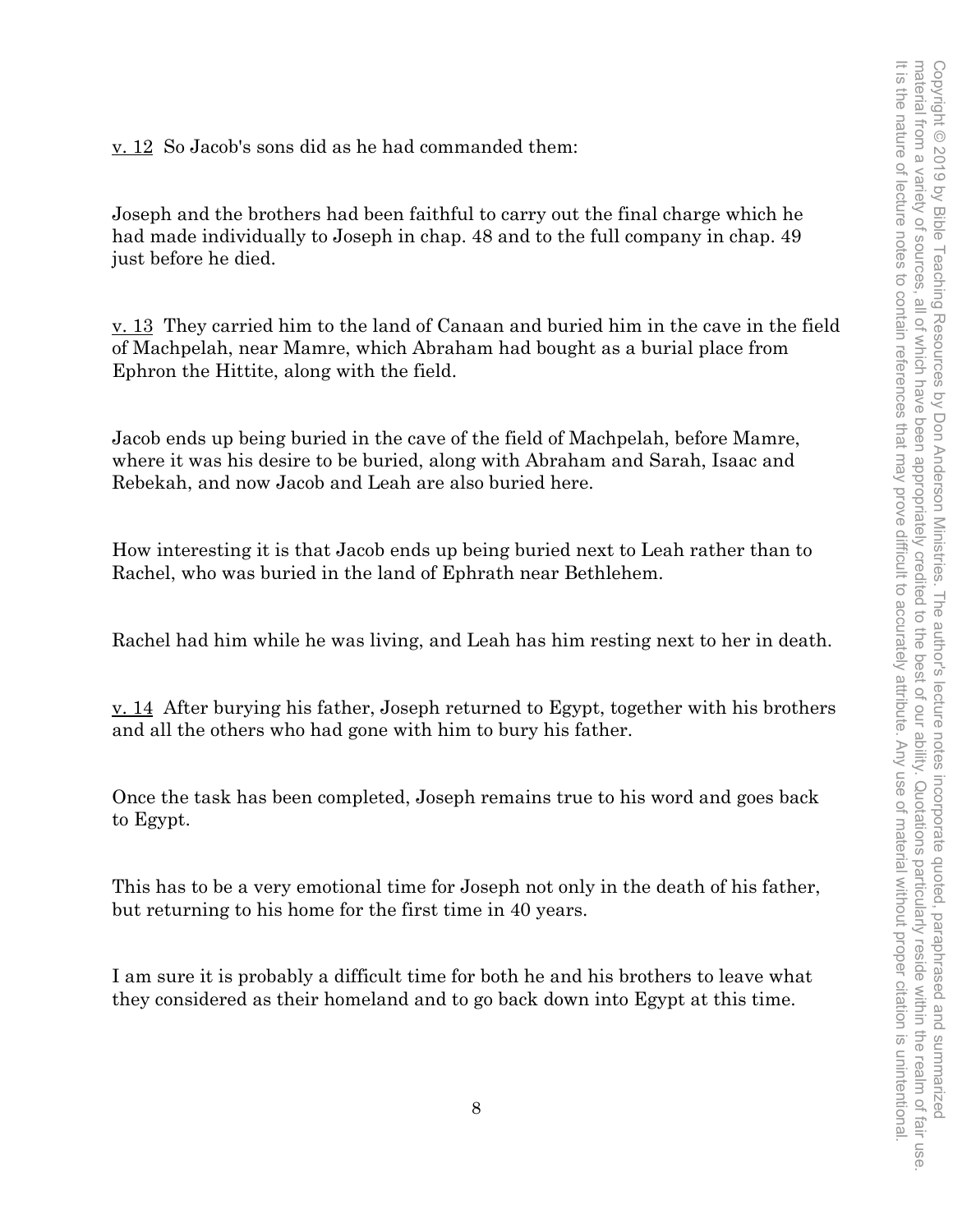The seed will be coming later, but not now. It is the Father's purpose for them to reside in Egypt these years, and when the time comes God will free them from the tentacles of that land and bring them back to Canaan.

v. 15 When Joseph's brothers saw that their father was dead, they said, "What if Joseph holds a grudge against us and pays us back for all the wrongs we did to him?"

Now the brothers of Joseph have a recurring sense of guilt over what they had done in the past when they sold Joseph into Egypt.

It was Esau who said that he was going to wait until the days of his father's mourning were past, and then he was going to take the life of Jacob. So the boys felt that Joseph would probably now change his attitude toward them upon the death of their father.

So many of our fears can be explained in a little phrase: WHAT IF. The mind can conjure up all kinds of circumstances and situations where it can bring anxiety and fear into the heart of the person who ought to be trusting the Lord.

It is interesting to note that the brothers do accept the full responsibility for that which they have done to Joseph in the past.

v. 16 So they sent word to Joseph, saying, "Your father left these instructions before he died:

This could be the boys acting a great deal like their father in working up a message to send to Joseph, or it could have actually been the experience of the boys to share with their dad in the final years of his life here on earth the fears which they were facing. But if this would have been the case, I am sure Jacob would have spoken directly to Joseph about it.

This is like signing your own report card or signing an excuse from home so that you can justify your absence.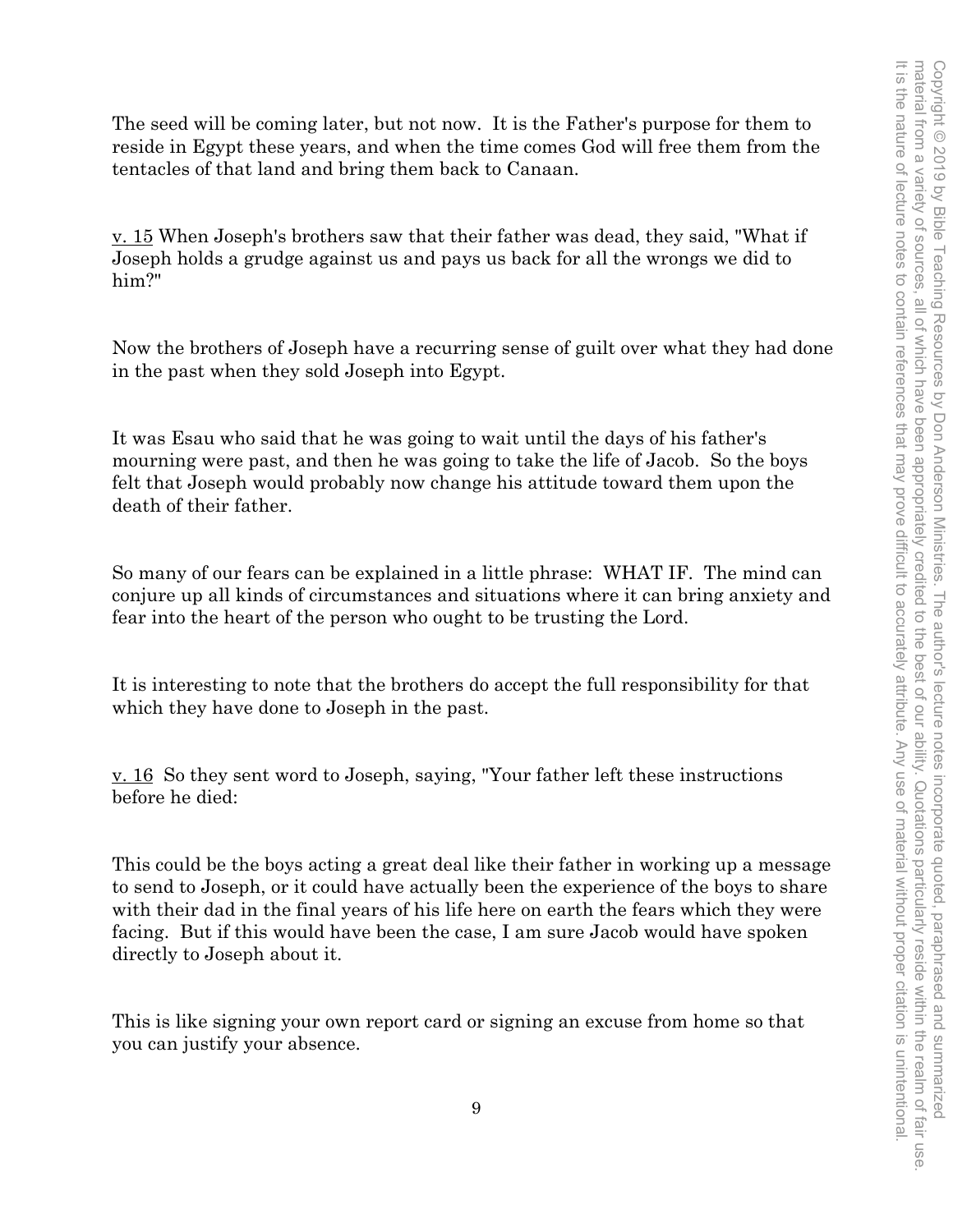Jacob certainly did give specific directions with regard to his burial before departure, and so it is in the realm of possibility that he could have given them these words when they came to him with their problem.

<u>v. 17</u> This is what you are to say to Joseph: I ask you to forgive your brothers the sins and the wrongs they committed in treating you so badly.' Now please forgive the sins of the servants of the God of your father." When their message came to him, Joseph wept.

The message which they sent to Joseph was in the following words: "I ask you to forgive your brothers the sins and the wrongs they committed in treating you so badly. Now please forgive the sins of the servants of the God of your father."

How slow the human heart is to recognize grace and to experience forgiveness.

"And now please forgive the sins of the servants of the God of your father." When their message came to him, Joseph wept.

Here they are begging for a forgiveness that is already theirs, as far as Joseph is concerned, and so he weeps in response to their plea for forgiveness that they should already be enjoying.

Joseph is weeping over their unbelief and their inability to trust him.

How much it must cause grief to our Savior because of our inability to enjoy the freedom of His forgiveness for the times that we have failed Him in the past and the joy of knowing that we can be truly free in His presence because He holds no grudges. His forgiveness is from the heart, and there will be no retaliation.

How oftentimes do we preach the cross of Jesus Christ and His ability to forgive but deny the continuity of His grace and the fact that we have eternal salvation.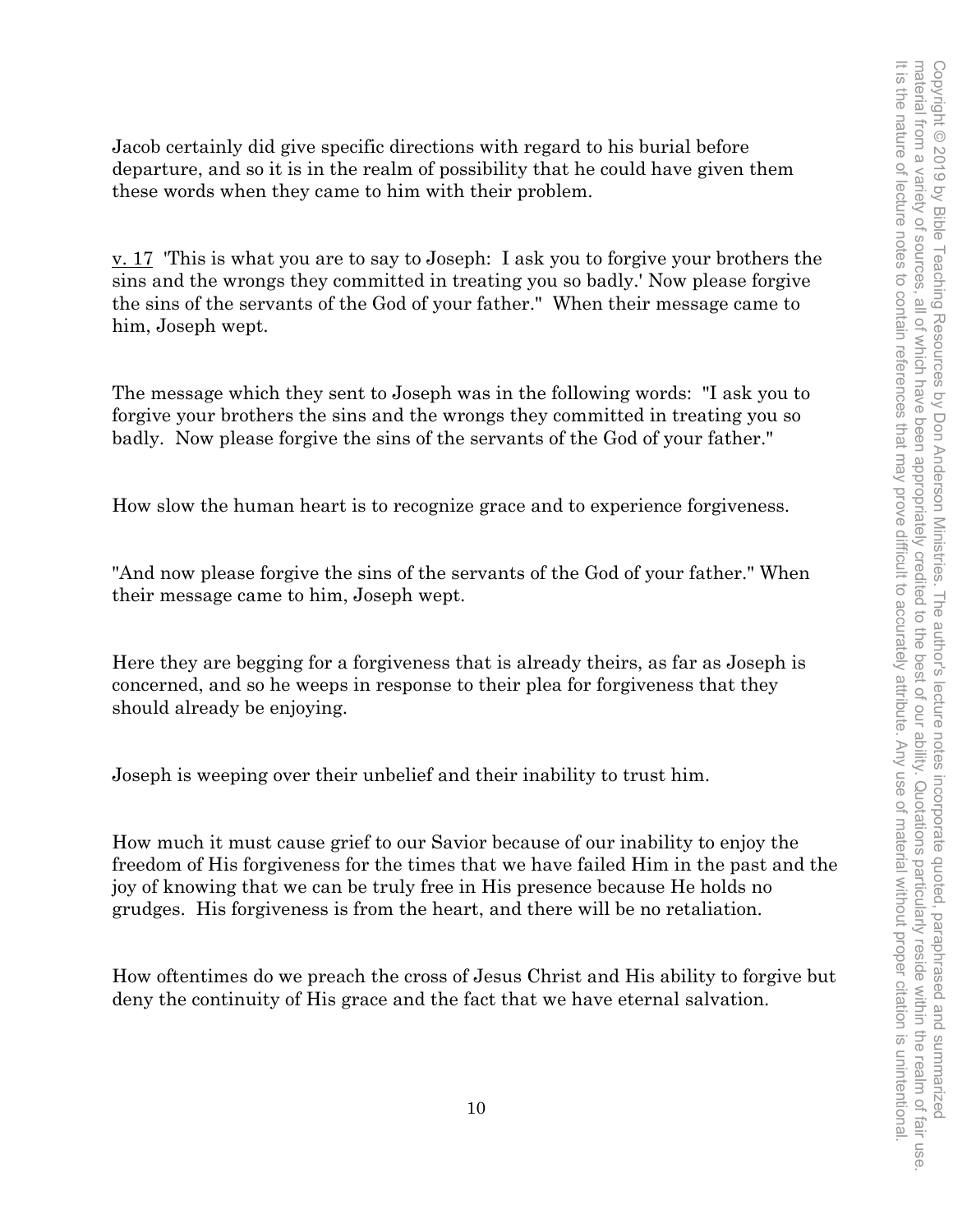## John 10:28, 29

I give unto them eternal life, and they shall never perish. Neither shall any man pluck them out of my hand. My Father which gave them to me is greater than all, and no man is able to pluck them out of my Father's hand.

## (*Genesis* by Donald Grey Barnhouse)

In our own day the same spirit is abroad within the church. Those who think that God gives eternal life, but that He might take it away because of failure in us, exhibit the spirit of these brothers. One of the saddest things in Christendom is for people to preach the cross but deny the continuity of grace. Lord, love us in spite of ourselves.

## (*Joseph: God's Man in Egypt* by Leslie Flynn)

How like people who confess their sins but then continue to drag them out, pull them up, spread them out, weep over them afresh, somehow forgetting that God has declared them forgiven. When Christ pardons our sins, He buries them. Let's leave them buried, and do like our Lord--remember them no more.

Joseph knew how bad their sin had been, and forgave them fully. So Christ knows the rottenness of our past, and freely forgives.

<u>v. 18</u> His brothers then came and threw themselves down before him. "We are your slaves," they said.

Here again is another fulfillment of the dreams which Joseph had in his youth some 40 years earlier. The brothers are bowing before him and now are speaking with the recognition of his authority. "Behold, we are your slaves."

<u>v. 19</u> But Joseph said to them, "Don't be afraid. Am I in the place of God?

God is the great avenger of sin, and I am not taking his responsibility upon my shoulders. Am I in a position to interfere of my own accord with the purposes of God and not be rather bound to submit to them myself?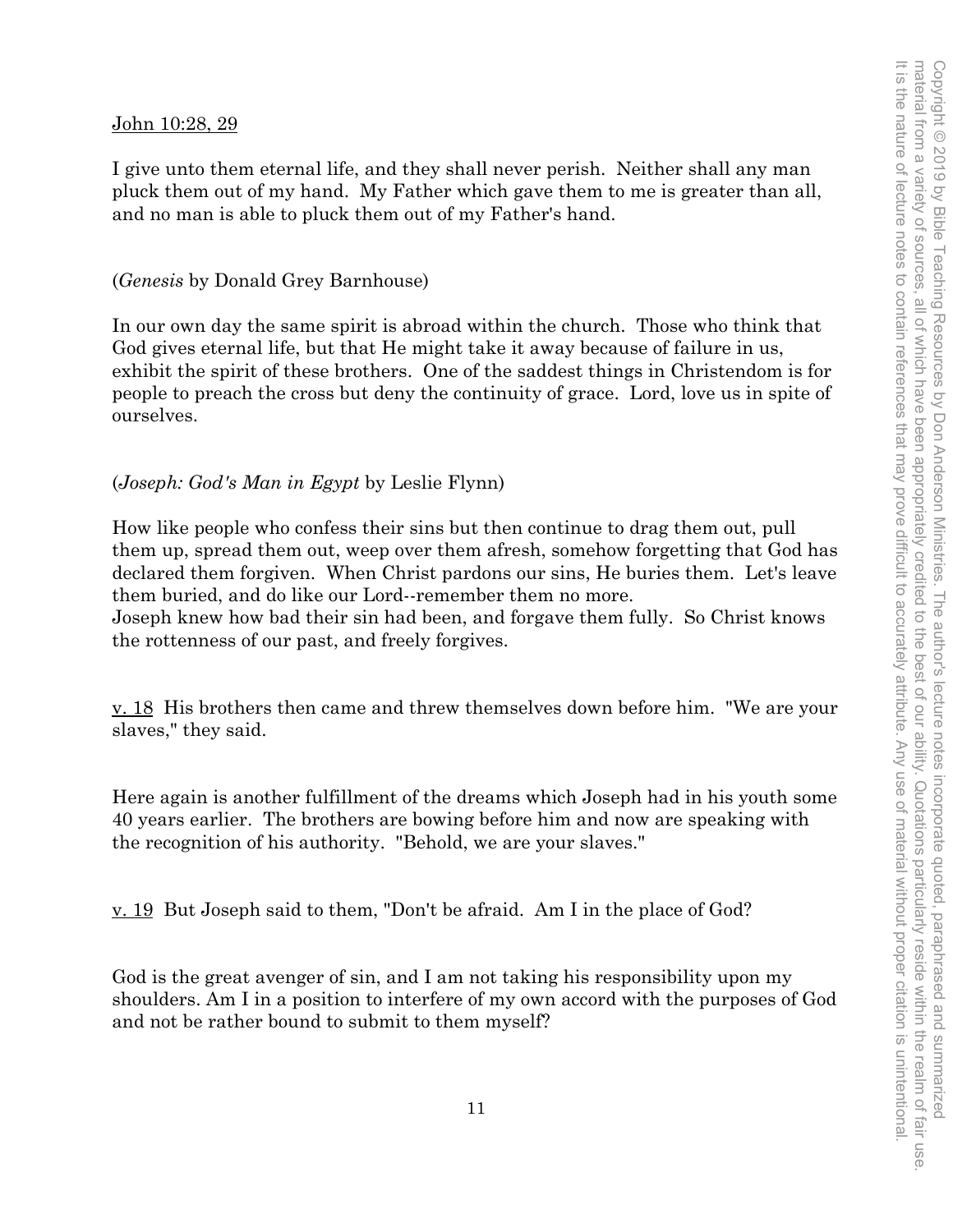## Romans 12:18-21

If possible, so far as it depends on you, be at peace with all men. Never take your own revenge, beloved, but leave room for the wrath of God, for it is written, "Vengeance is mine, I will repay, says the Lord." "But if your enemy is hungry, feed him, if he is thirsty, give him a drink; for in so doing you will heap burning coals upon his head." Do not be overcome by evil, but overcome evil with good.

v. 20 You intended to harm me, but God intended it for good to accomplish what is now being done, the saving of many lives.

Joseph points up to the brothers that the act which they had performed against him was meant as an evil act but from God's point of view He meant the selling into Egypt for good. This reminds us of the fact that the world poured out its hatred against Jesus Christ, and yet God meant it for good in order to bring about this present result, to preserve many people alive.

God is involved in all of this! The thing that is so thrilling about Joseph in this experience is that now, even 17 years later, after he had first met his brothers and spoke to them in Genesis 45, he is still saying the same things to them now as he had said to them then.

#### Genesis 45:5-8

And now, do not be distressed and do not be angry with yourselves for selling me here, because it was to save lives that God sent me ahead of you. For two years now there has been famine in the land, and for the next five years there will not be plowing and reaping. But God sent me ahead of you to preserve for you a remnant on earth and to save your lives by a great deliverance. So then, it was not you who sent me here, but God. He made me father to Pharaoh, lord of his entire household and ruler of all Egypt.

Joseph is so faithful and consistent.

In Genesis 45 he said, "You sold me but God sent me."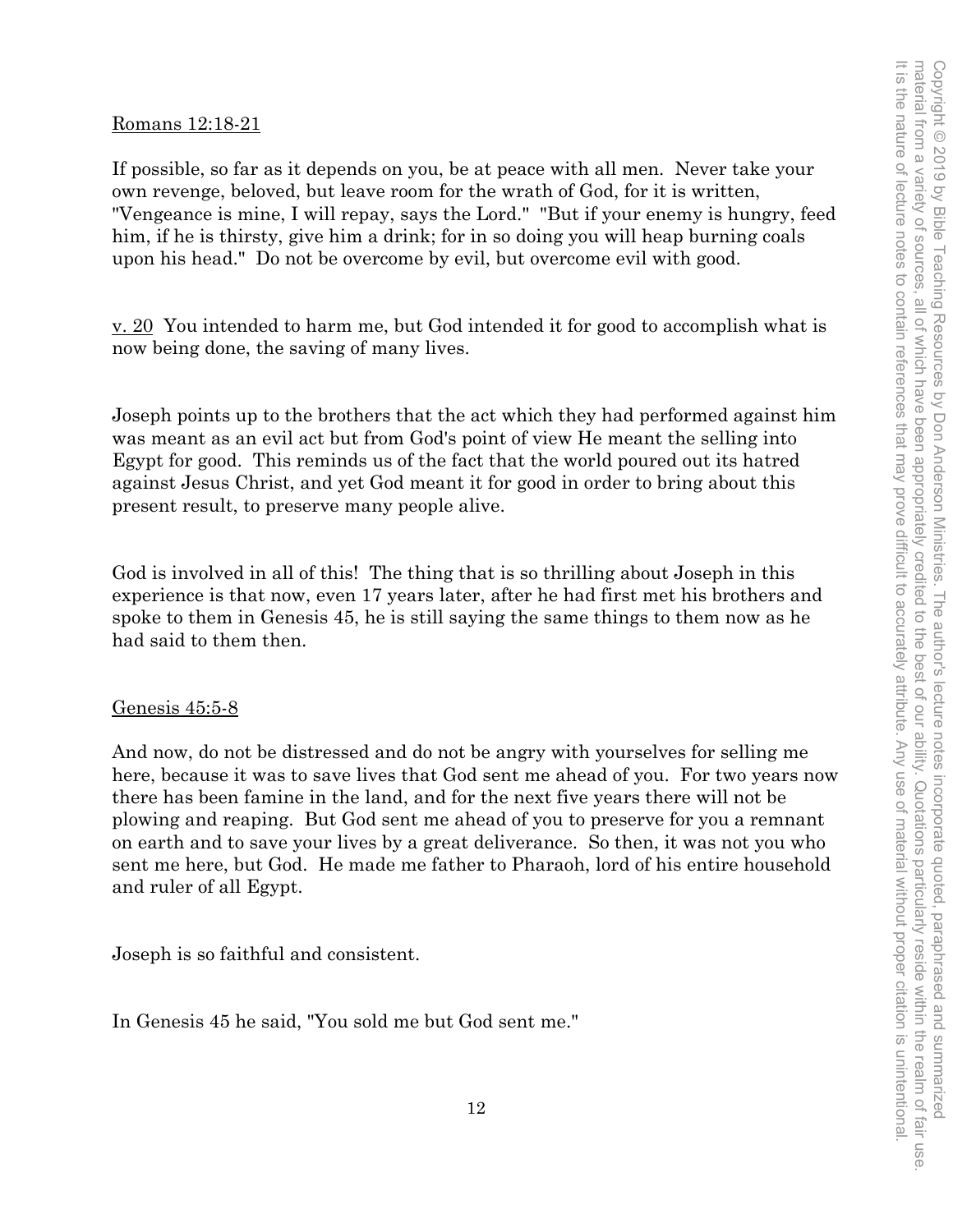And here in Genesis 50, "You meant evil against me, but God meant it for good."

## Romans 8:28

And we are knowing that for those who are loving God all things He is working together for good for those who are the called in accordance with His purpose.

The key to Joseph's faithful and victorious life was his ability to see God as the sovereign administrator over all of the circumstances in his life and to use them to the full accomplishment of His purpose.

(*Lord, You Love to Say Yes* by Ruth Harms Calkin)

Personal Hurt

O God-- In this personal hurt That pierces so deeply Give me, I pray The high and holy privilege Of proving to the one Who initiated the hurt That the love of Jesus Can withstand it.

(*Joseph: God's Man in Egypt* by Leslie Flynn)

Martin Luther wrote, For feelings come and feelings go, And feelings are deceiving; My warrant is the word of God, Naught else is worth believing. Though all my heart should feel condemned For want of some sweet token, There is One greater than my heart Whose word cannot be broken.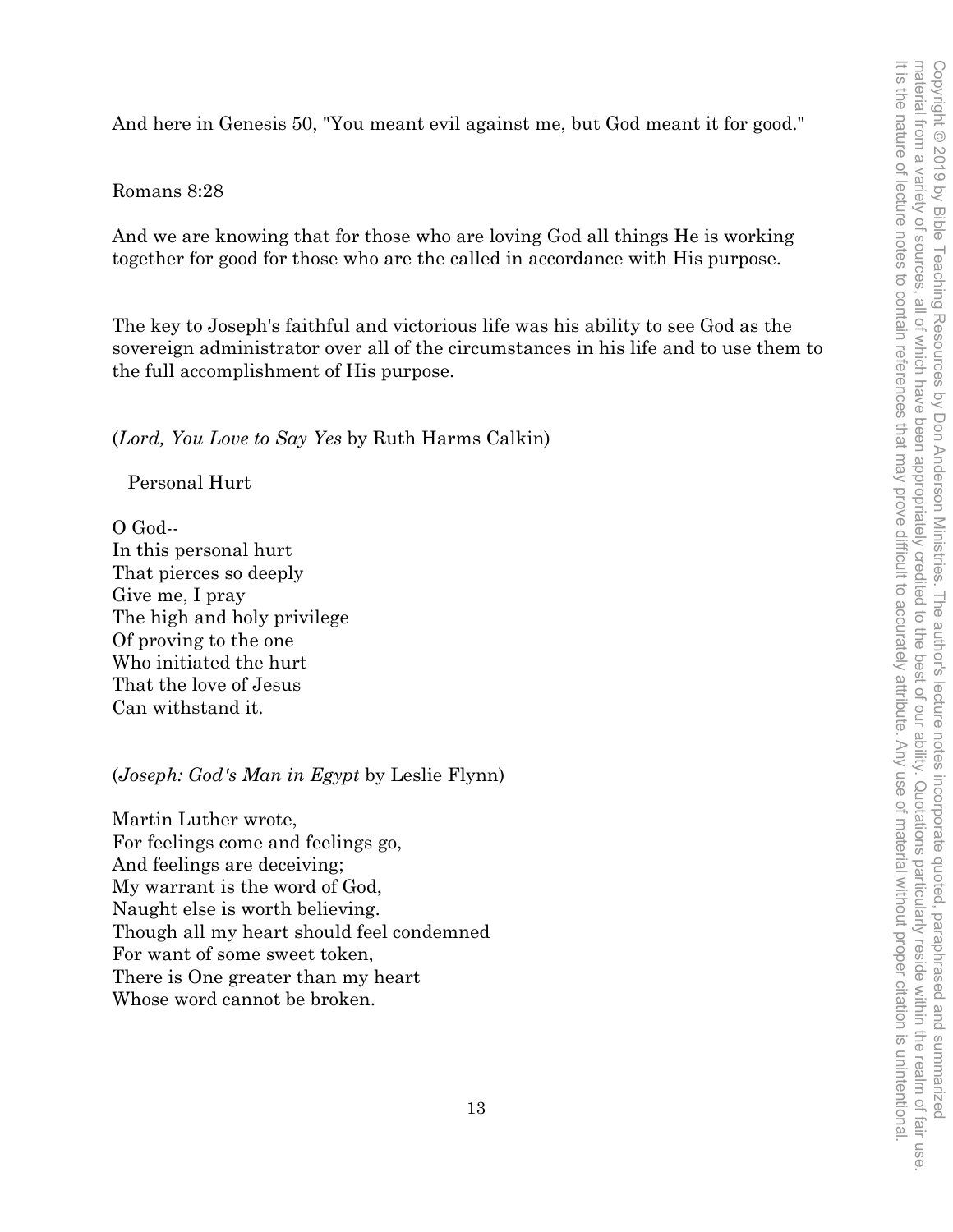## 1 John 5:11, 12

And this is the record, that God hath given to us eternal life, and this life is in His Son. He that hath the Son hath life, and He that hath not the Son of God hath not life.

God said it; I believed it; that settled it!

v. 21 So then, don't be afraid. I will provide for you and your children." And he reassured them and spoke kindly to them.

## Isaiah 41:10

Fear thou not, for I am with thee. Be not dismayed, for I am thy God. I will strengthen thee, yea, I will help thee. Yea, I will uphold thee with the right hand of my righteousness.

Now Joseph makes a commitment to his brothers for the future: "I will provide for you and your little ones." I've been doing it for the past seventeen years and will continue to do so." Our text tells us, "He reassured them and spoke kindly to them."

v. 22 Joseph stayed in Egypt, along with all his father's family. He lived a hundred and ten years.

Joseph is approximately 56 years of age when his father dies and the experience he has with his brothers recorded in the previous verses.

There is now a 54-year gap described in this 22nd verse.

For the next 54 years Joseph stayed in Egypt, along with all his father's family. He lived 110 years.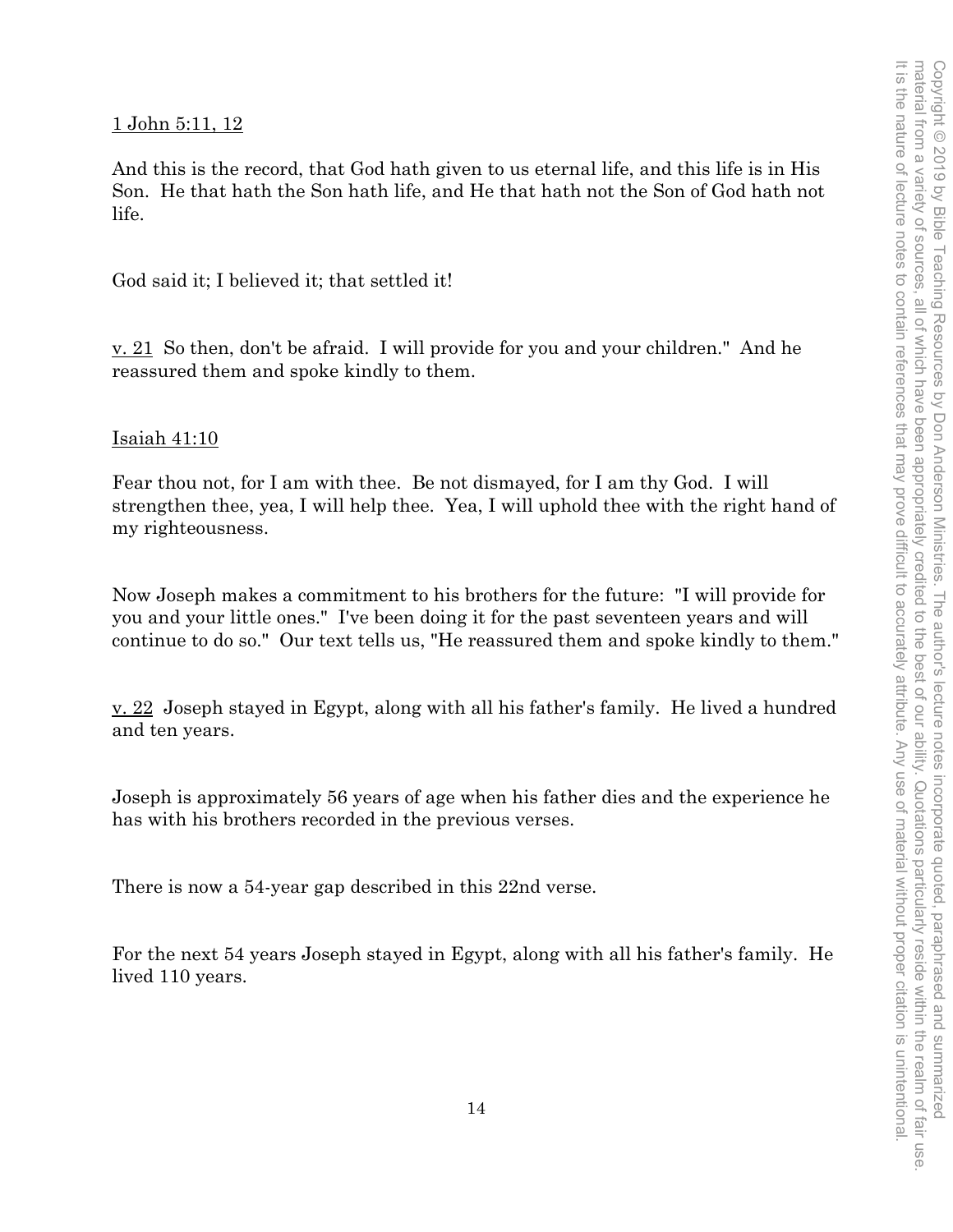Isn't it amazing how the Bible passes over with such a brief swish of the pen so many years that are not even recorded as to what happened during that time? I guess these are part of the questions that will be answered when we get to glory. We'll have a lot to talk about as the content of these years will be filled in for us.

v. 23 and saw the third generation of Ephraim's children. Also the children of Makir son of Manasseh were placed at birth on Joseph's knees.

Joseph got to see the third generation of Ephraim's sons and also the sons of Makir the son of Manasseh who were placed at birth on Joseph's knees.

Joseph, like his forefathers, had the glorious privilege of seeing God begin to fulfill some of the promises that were made to him in the birth of the sons of his two boys, Ephraim and Manasseh.

v. 24 Then Joseph said to his brothers, "I am about to die. But God will surely come to your aid and take you up out of this land to the land he promised on oath to Abraham, Isaac and Jacob."

Whereas the chapter began with the death of Jacob, it ends with the death of Joseph. And as Joseph is preparing to die, he says, "God will surely come to your aid and take you up out of this land to the land He promised on oath to Abraham, Isaac and Jacob."

Our lives are like a shadow that appears for a little time and then passes away.

# James 4:14-17

Yet, you do not know what your life will be like tomorrow. You're just a vapor that appears for a little while and then vanishes away. Instead, you ought to say, If the Lord wills, we shall live and also do this or that, but as it is, you boast in your arrogance. All such boasting is evil. Therefore, to one who knows the right thing to do and does not do it, to him it is sin.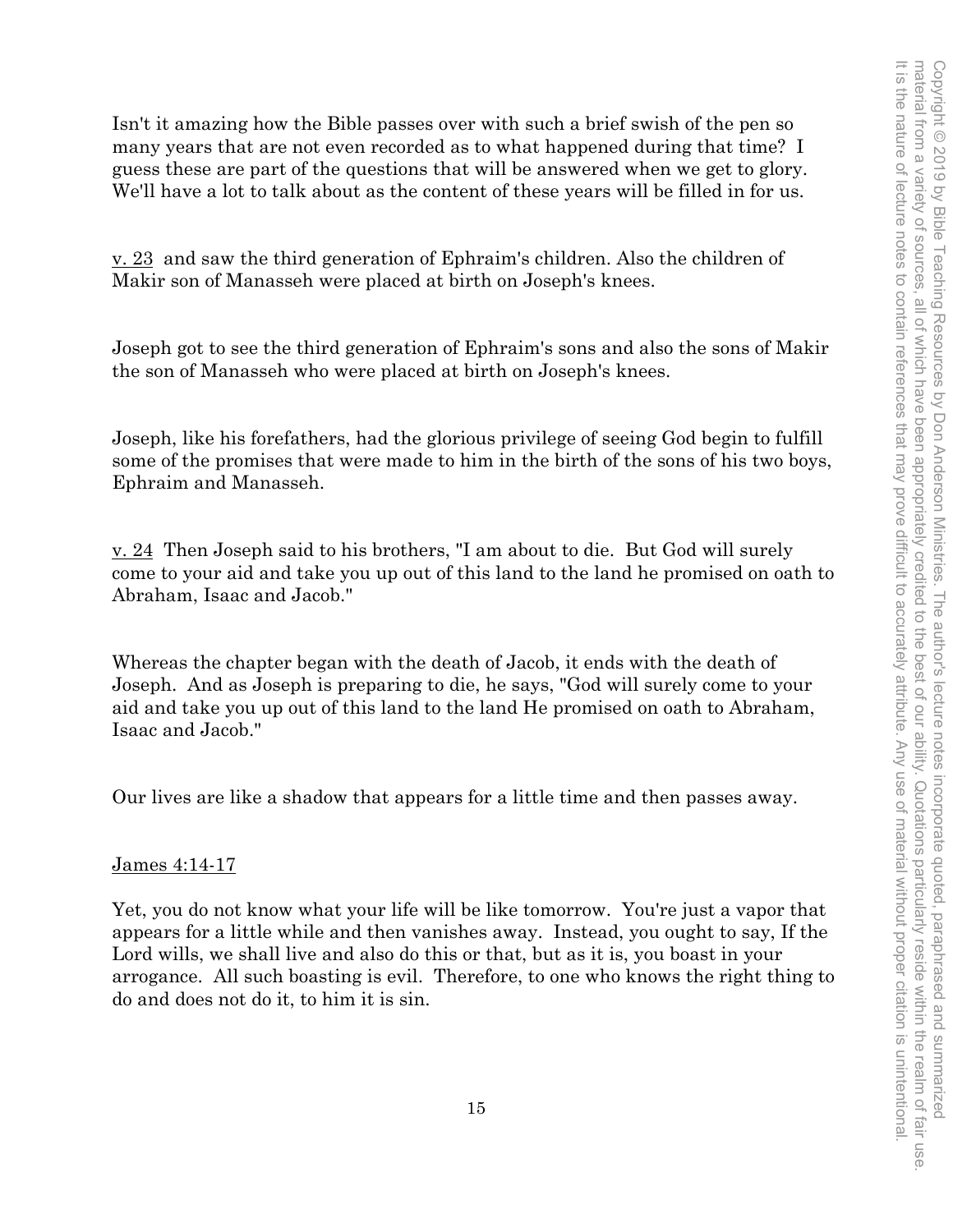God buries His workmen and carries on His work. He knows that God will take care of them and that He will ultimately bring them as a nation from the land of Egypt to the land of Canaan which He had promised on oath to Abraham, Isaac and to Joseph.

How beautiful it is to see Joseph as a simple, God-fearing Hebrew in the hour of his death. He has been so faithful to just walk with God, and now even in his death he has the confidence that God will take care of his family; and not only will He take care of them, but He will ultimately bring them to the land of promise which was given to Abraham initially in the Abrahamic Covenant.

v. 25 And Joseph made the sons of Israel swear an oath and said, "God will surely come to your aid, and then you must carry my bones up from this place."

Just as Jacob had asked that his body be taken and buried in the land of Canaan, so he made the sons of Israel swear, "God will surely come to your aid, and then you must carry my bones up from this place."

Joseph in no way saw himself as indispensable in caring for his brothers, that God would take care of that and when the time came for them to leave Egypt and go to Canaan, Joseph wanted his bones to go with them.

This act is the act that the writer to the book of Hebrews records as the act of faith on the part of Joseph:

# Hebrews 11:22

By faith Joseph, when he was dying, made mention of the exodus of the sons of Israel and gave orders concerning his bones.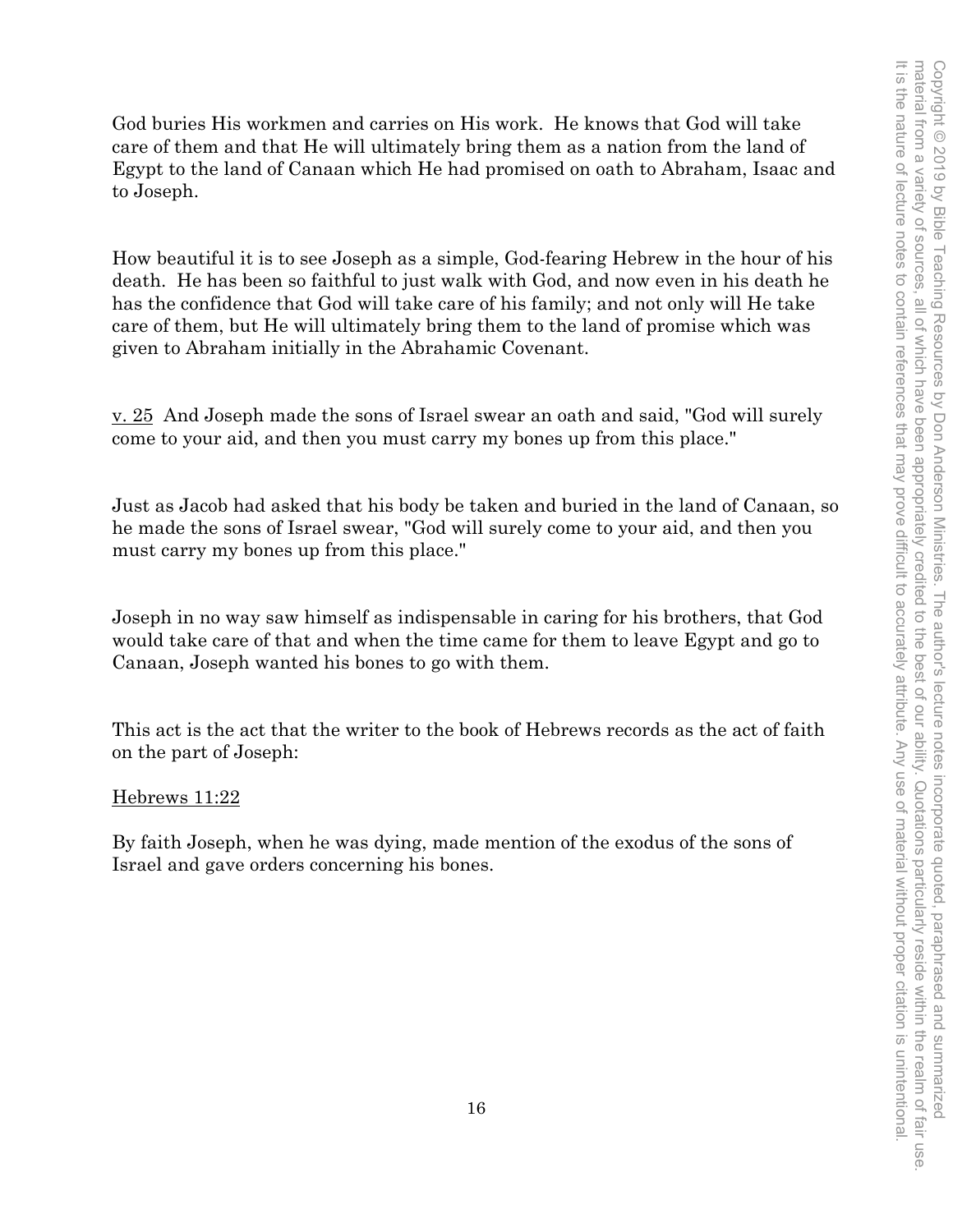Ronald Dunn in his book *The Faith Crisis* says,

The faith described in Hebrews 11:1 believes beyond "God can" and "God will." It believes God has. This kind of faith declares it already done. Instead of waiting for God to create the provision, it steps into the provision already available. Isn't this what Jesus means in <u>Mark 11:24?</u> He says, "Therefore, I say unto you, what things soever you desire, when you pray, believe that you receive them." The word "receive" is a Greek aorist tense which implies you receive it before you actually have it.

Williams translates it like this: "So I tell you, whenever you pray and ask for anything, have faith that it has been granted to you and you will get it." Jesus literally is saying, "Believe you have already got it and you'll get it. That is just another way of saying, Faith is substance.

R. A. Tory said that he worried for years over the grammar of that verse until one day he stopped worrying about the grammar and started enjoying the promise. Anyone can believe he has something after he receives it. That's walking by sight, not by faith. Biblical faith is believing you have something before you have it. You believe you have it because God says you have it, and not because you see it in your hand.

## Exodus 13:19-21

Moses took the bones of Joseph with him because Joseph had made the sons of Israel swear an oath. He had said, "God will surely come to your aid. And then you must carry my bones up with you from this place." After leaving Succoth, they camped at Etham on the edge of the desert. By day the Lord went ahead of them in a pillar of cloud to guide them on their way and by night in a pillar of fire to give them light, so that they could travel by day or night.

<u>v. 26</u> So Joseph died at the age of a hundred and ten. And after they embalmed him, he was placed in a coffin in Egypt.

With the coming to the end of the life of Joseph, there are four things that really stand out in his life:

1. He was a man who feared God. He was one who respected God's sovereign authority and right to His worship.

2. He was a man, because of his fear for God, who had a deep desire to please God in the way he lived and conducted himself.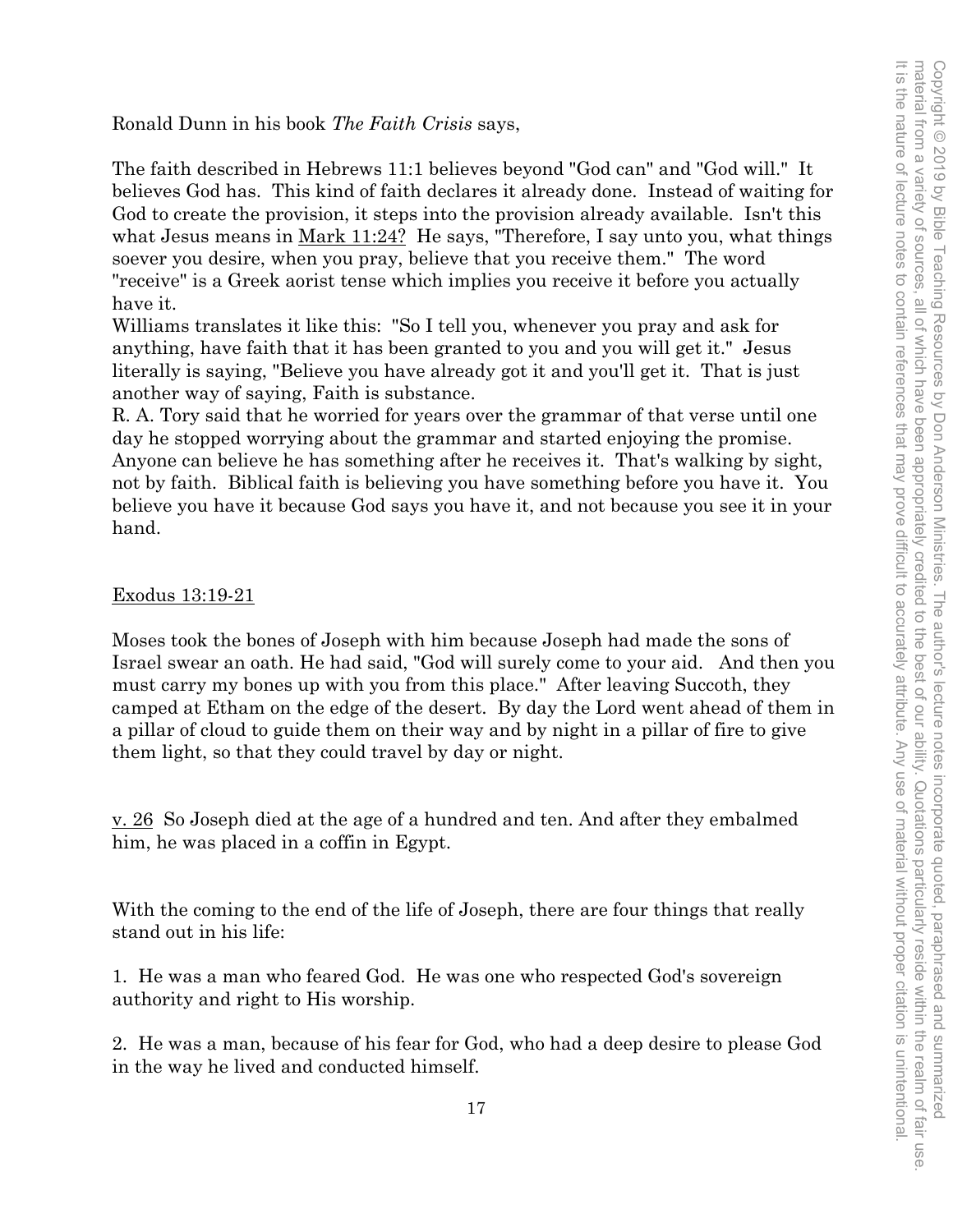3. He was a man with a heart toward God. The Word of God tells us in many places that the Lord was with Joseph. The Lord was with him to direct, to guide, to bless and prosper.

4. The fourth indelible lesson that comes to our minds is seen in the phrase "all things work together for good to them that love God and to them that are the called according to His purpose." We have seen God take circumstances which have seemed impossible from the human point of view and weave them together into something beautiful. This has been a source of great blessing and encouragement to us as we have studied the life and biography of Joseph.

He is truly a man of FELLOWSHIP and FAITHFULNESS.

(*Joseph: From Pit to Pinnacle* by Charles R. Swindoll)

III. What about our final years?

We come to the end of a story and the end of a book (Genesis), but not the end of a nation. From Joseph's life remain two permanent lessons that we can adopt as priorities for our own lives. Joseph's example serves us well.

A. To grow old free of bitterness is the finest gift we can leave humanity.

B. To face death right with God and man is the finest way we can enter eternity.

(*Genesis* by Donald Grey Barnhouse)

There is something unspeakably solemn here. Not merely does this verse describe the preparation of the body of Joseph as the Egyptians prepared their dead, but there is great solemnity in ending the book of Genesis on this note. How sad that a book which begins, "In the beginning God created the heaven and the earth," should close with "a coffin in Egypt"! Let God be true and every man a liar. Adam was warned against disobedience, and was told that if he disobeyed he would surely die. He ate the forbidden fruit and death passed upon him and all the race. Let every soul who departs from God in the slightest degree know that sin when it is finished brings forth death (James 1:15). Lord, Thy Word is all true.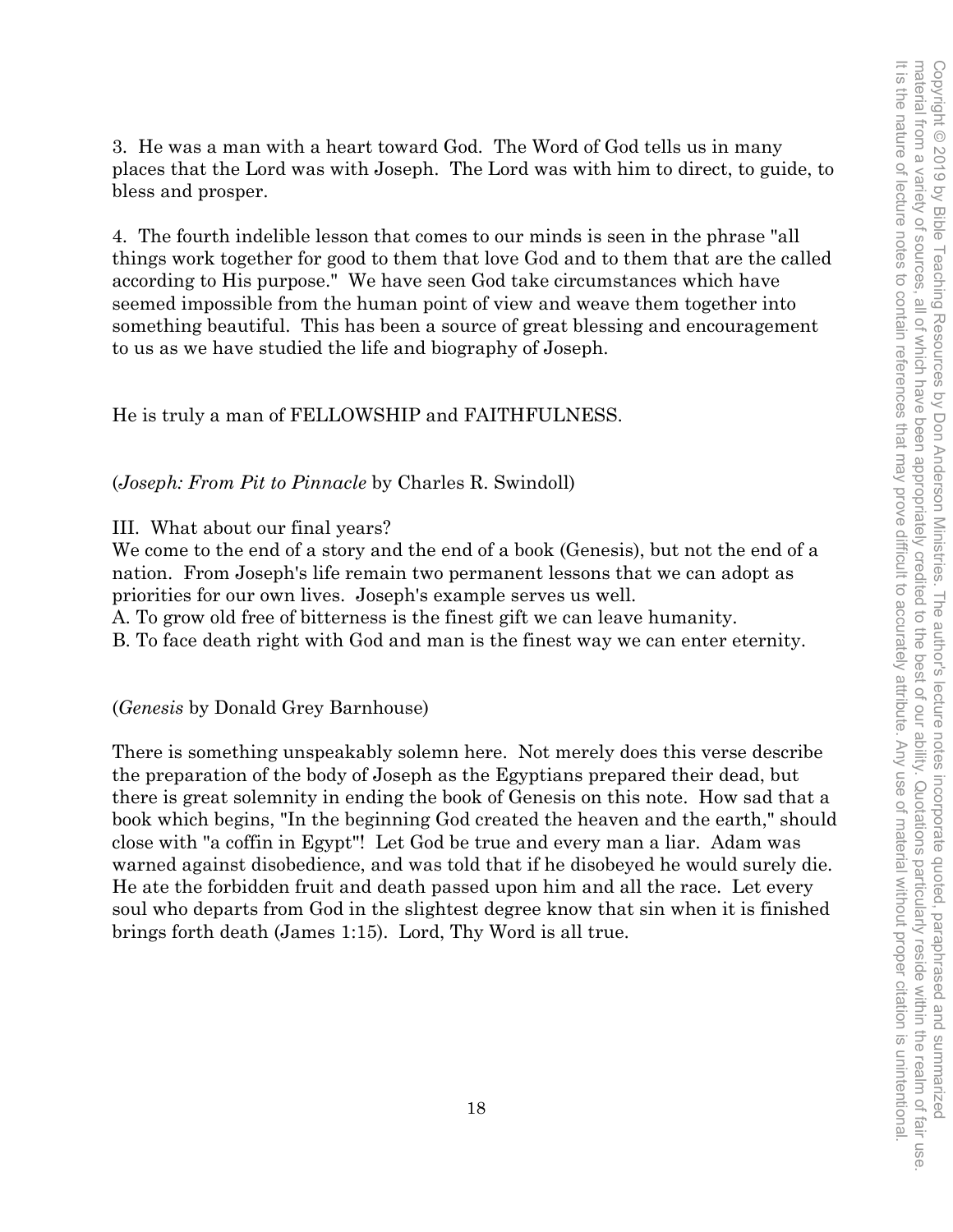## (*Joseph: From Pit to Pinnacle* by Charles R. Swindoll)

Our scriptural sojourn with Joseph has passed all too rapidly. We've sighed, wept, smiled, and rejoiced with him. We've also hurt for him, pitied him, and admired him. He has drawn from us the full spectrum of emotions. Our respect for him has continually risen. In this final study on his life, we will witness his afternoon and twilight years, as age and his dad's death come upon him. Jacob died almost twenty years after moving to Egypt, and Joseph, the son he'd thought was dead for seventeen years, died approximately fifty-four years after that. As midnight arrived in Joseph's life, he spoke his final words of encouragement and forgiveness to his brothers. What a remarkable man! He modeled the magnificent message of grace, whether by life or by death.

Whereas when we come to the death of Jacob in the beginning of the chapter, he is thinking of the past and wants to be buried in the cave of Machpelah where Abraham was buried; and when Joseph comes to the end of his life, he is looking to the future. He wants his bones taken with the sons of Israel as they leave the land and go to the promised land which the Lord has given to them by right through the Abrahamic Covenant.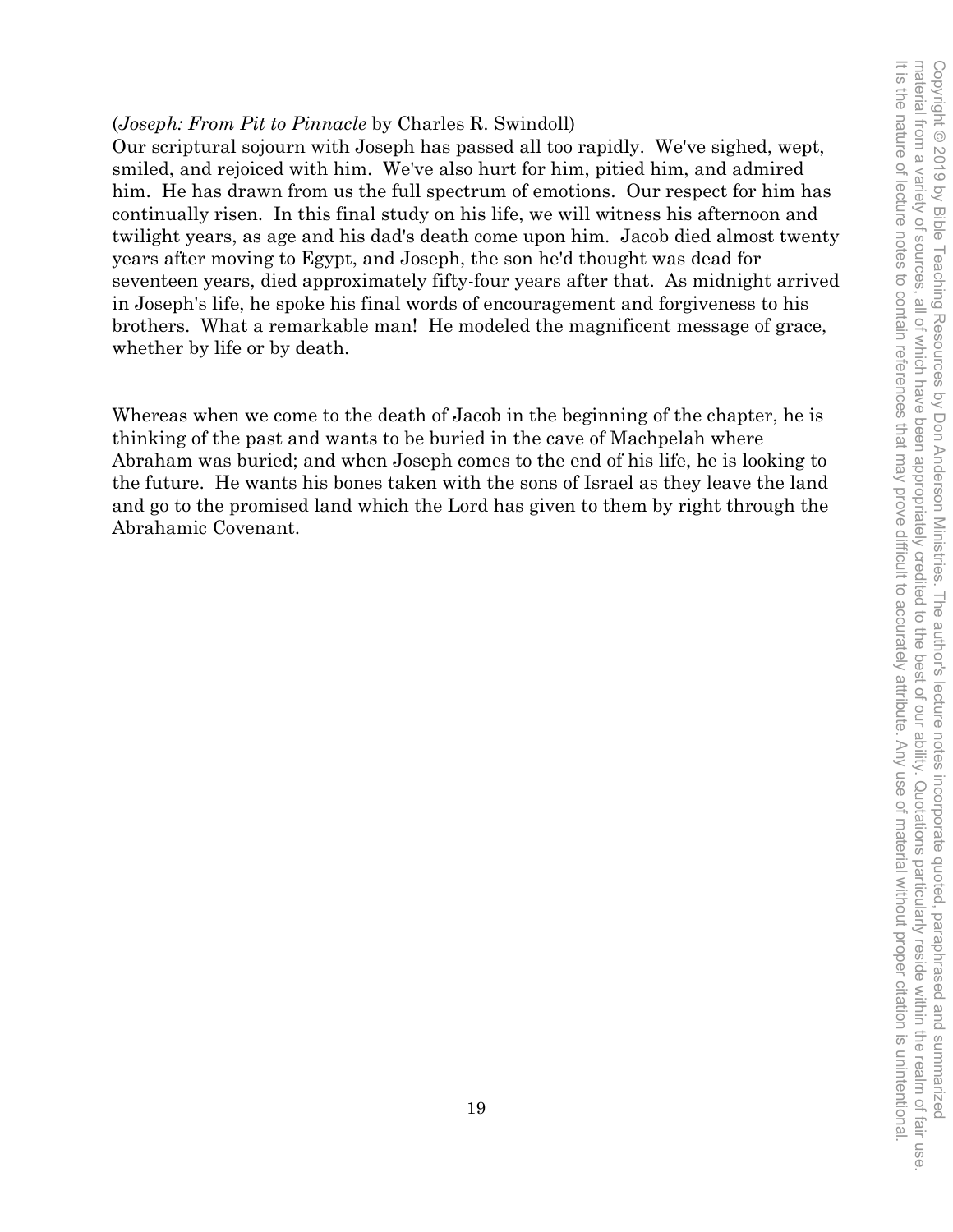# CONCLUSION:

There are a number of lessons that we can learn from this particular study:

LESSON #1: Death for the man who walks with God is just a simple conclusion to a well-ordered life of service here on the earth. The Lord is saying, Come on home, I have some new assignments for you.

LESSON #2: The greatest things we can do for those who depart from us is to fulfill their final wishes.

LESSON #3: Oftentimes the guilt of past sins comes back to haunt us. God expects us to forget those things which are behind and press on toward those things which are in front.

LESSON #4: We grieve our Savior by our inability to believe Him and that His forgiveness is legitimate.

LESSON #5: The validity of Joseph's forgiveness is seen in his consistency of attitude.

LESSON #6: Joseph is looking to the future with confidence when it comes for him to die.

LESSON #7: Joseph was a good man who walked with God. He did what he could.

LESSON #8: All things work together for good.

LESSON #9: Joseph was a man who feared God, desired to please God, fellowshipped with God, and saw God in people and events.